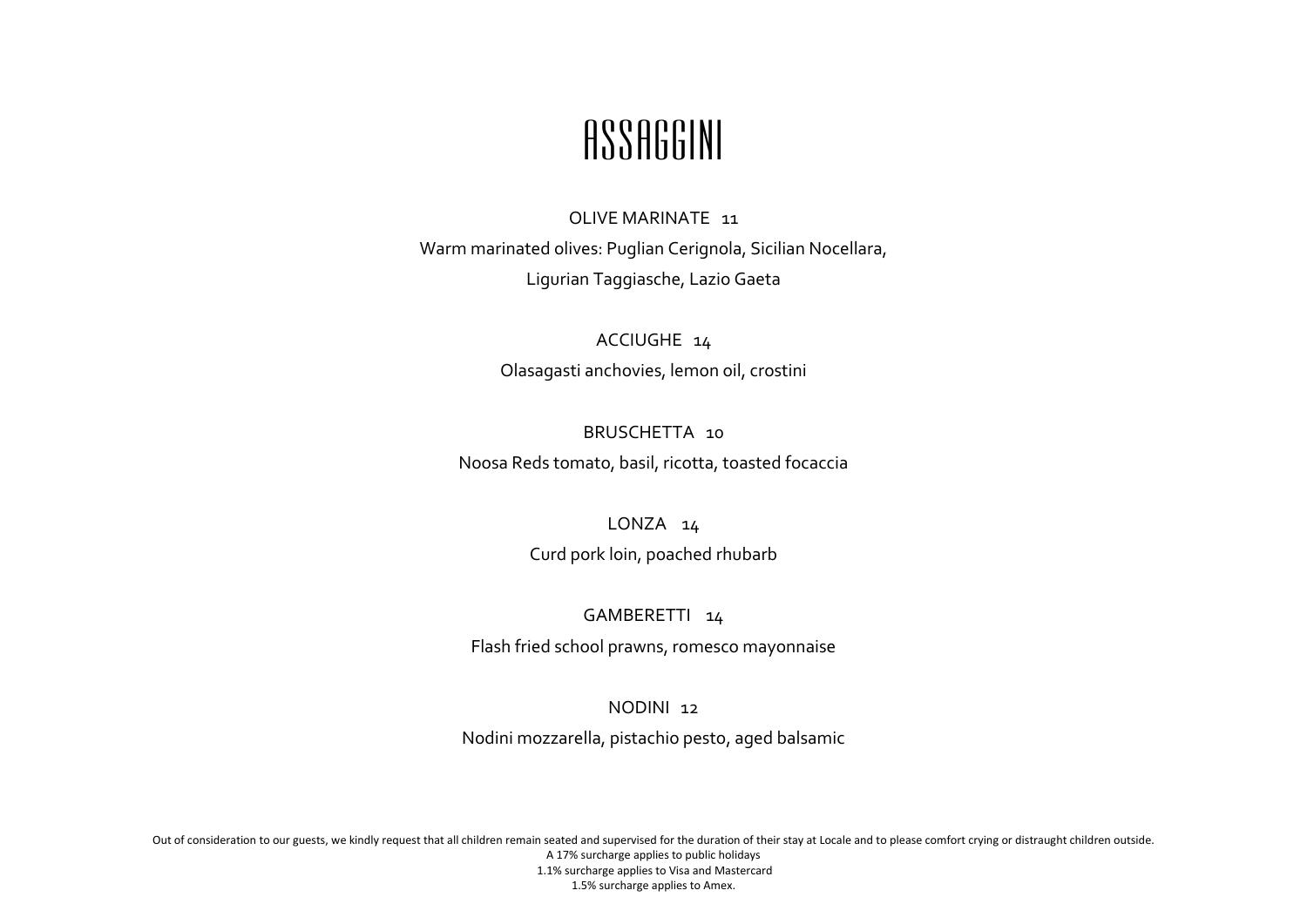

OSTRICHE 5.50 each

Our oysters are sourced from the best oyster farmers in Australia,

shucked to order, served with red wine vinegar and shallot dressing

### CRUDO DI PESCE 32

Raw market fish, mandarin,

marinated butternut squash, pepitas

TARTARE 32

Venison tartare, smoked aioli,

pickled beets, charcoal lavoche

## CARCIOFI 26

Marinated globe artichokes,

horseradish emulsion, candied walnut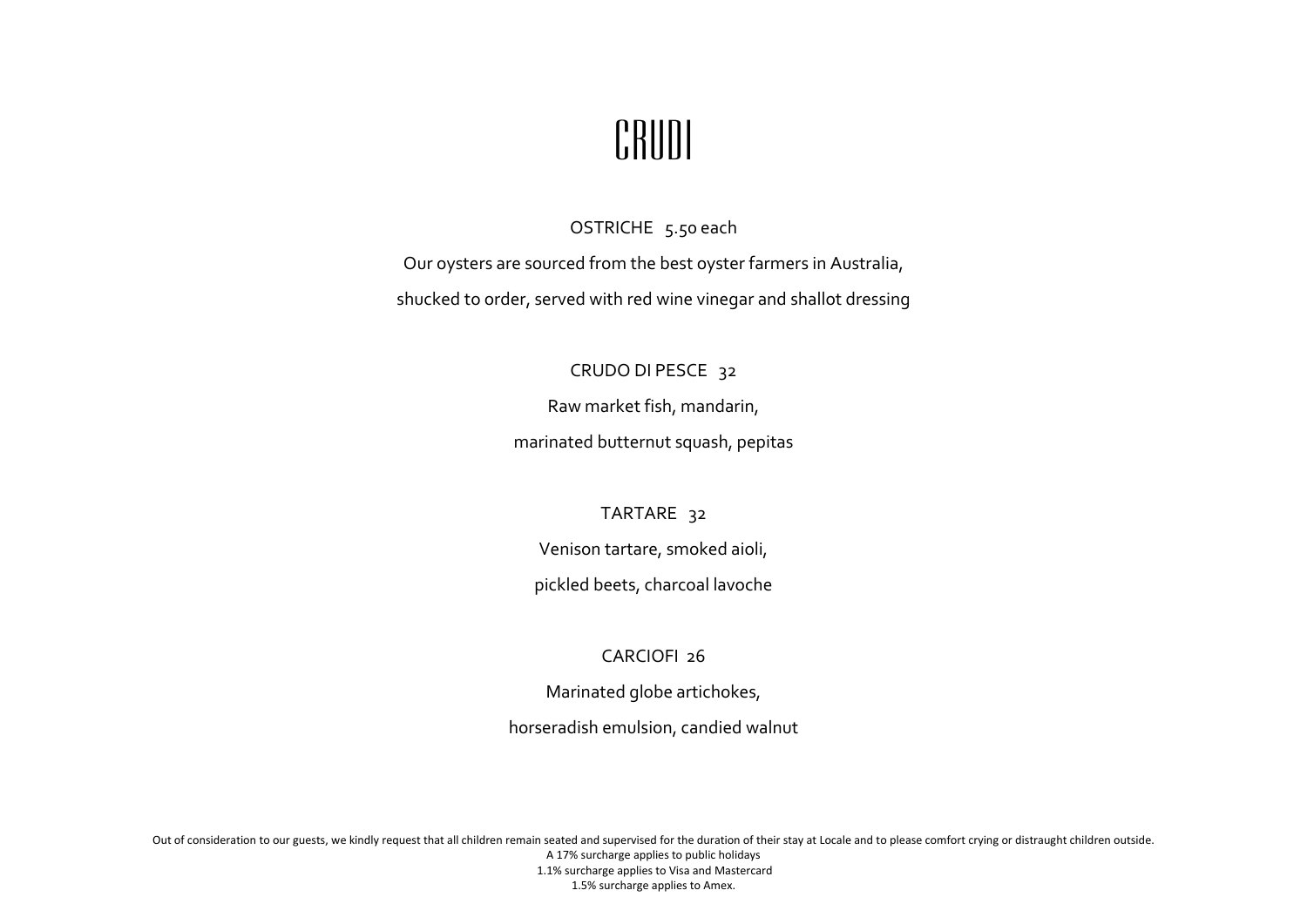# ANTIPASTI

#### PANE 14

Selection of handmade breads for two, Maravista Farm macadamia butter

### POLIPO<sub>35</sub>

Fremantle octopus, chargrilled eggplant puree, pickled garlic, ginger and chilli dressing

### BURRATA 29

Casa Motta burrata, Hum honey, fig, black garlic, pickled mushrooms, linseed cracker

> COTECHINO 30 Pork sausage, spiced chickpeas, apple, toasted pecan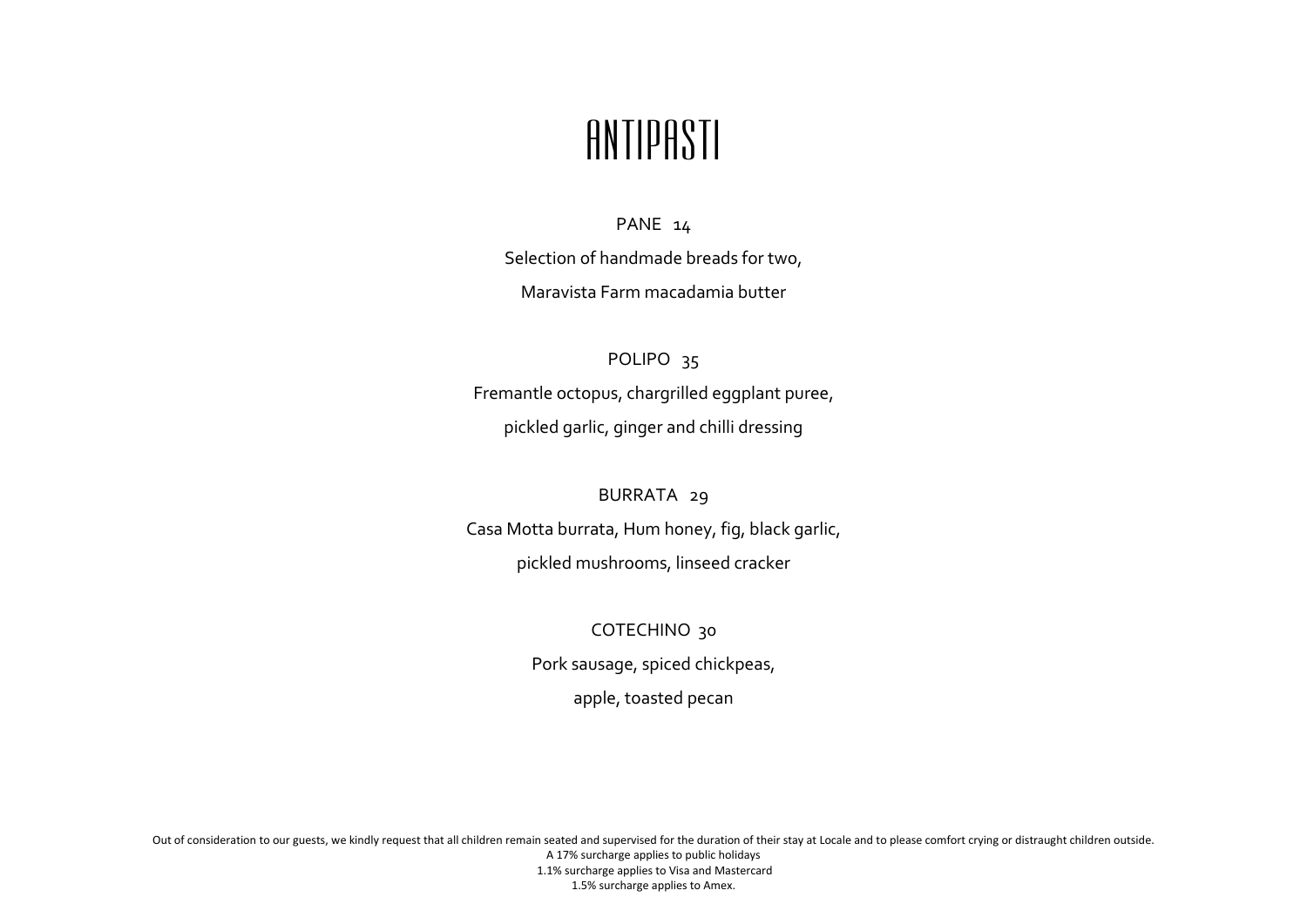# PASTA

## TAGLIATELLE 45 Tagliatelle, Fraser Isle spanner crab, basil, chilli, butter, lemon pangrattato

GARGANELLI 42 Spinach garganelli, Mooloolaba prawn, pancetta, lardo crumb, caper sauce

## CAVATELLI 43 Squid ink cavatelli, tomato sauce snapper, scallop, baby squid, salmon roe, chilli

RISOTTO 42 Organic Acquerello Carnaroli rice, saffron, veal ossobuco, almond gremolata

GNOCCHI 39 Organic désirée potato and goats cheese gnocchi, cauliflower, burnt sage butter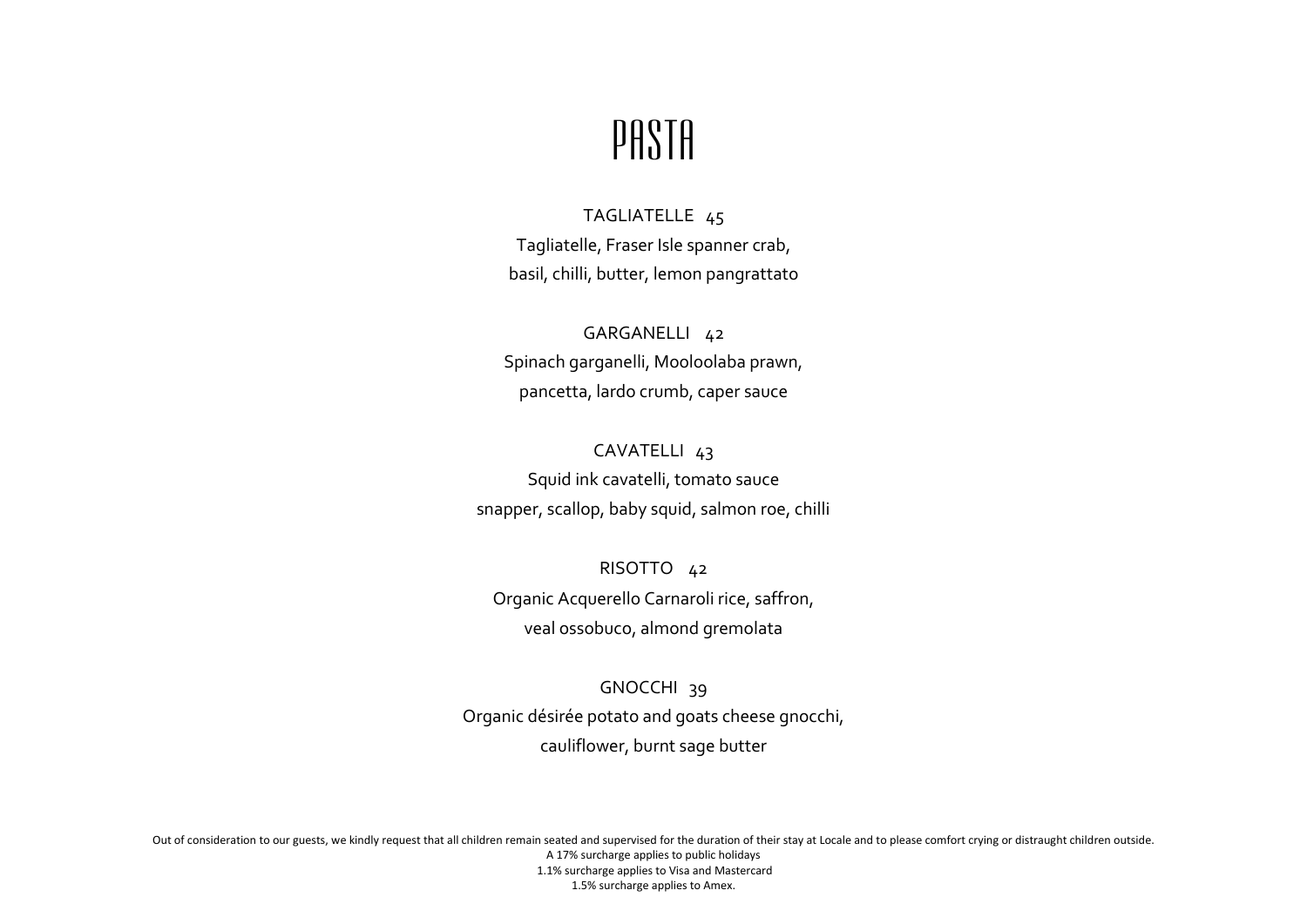# SECONDI

PESCE 47 Market fish fillet, fregola, pickled mussel, braised leek, prosecco and vanilla vellutata

POLLO 45 Chicken and mushroom rotolo, onion agrodolce, mixed grains, oyster mushroom, prosciutto, smoked bocconcini

> AGNELLO 46 Slow roasted lamb shoulder,

parsnip skordalia, salsa verde, lamb jus

MANZO 51 Grain fed Black Angus beef tenderloin, watercress and hazelnut puree, purple carrot, horseradish

> MELANZANA 39 Maravista Farm eggplant and potato gratin, pepperonata, pecorino, wild rice, onion jus